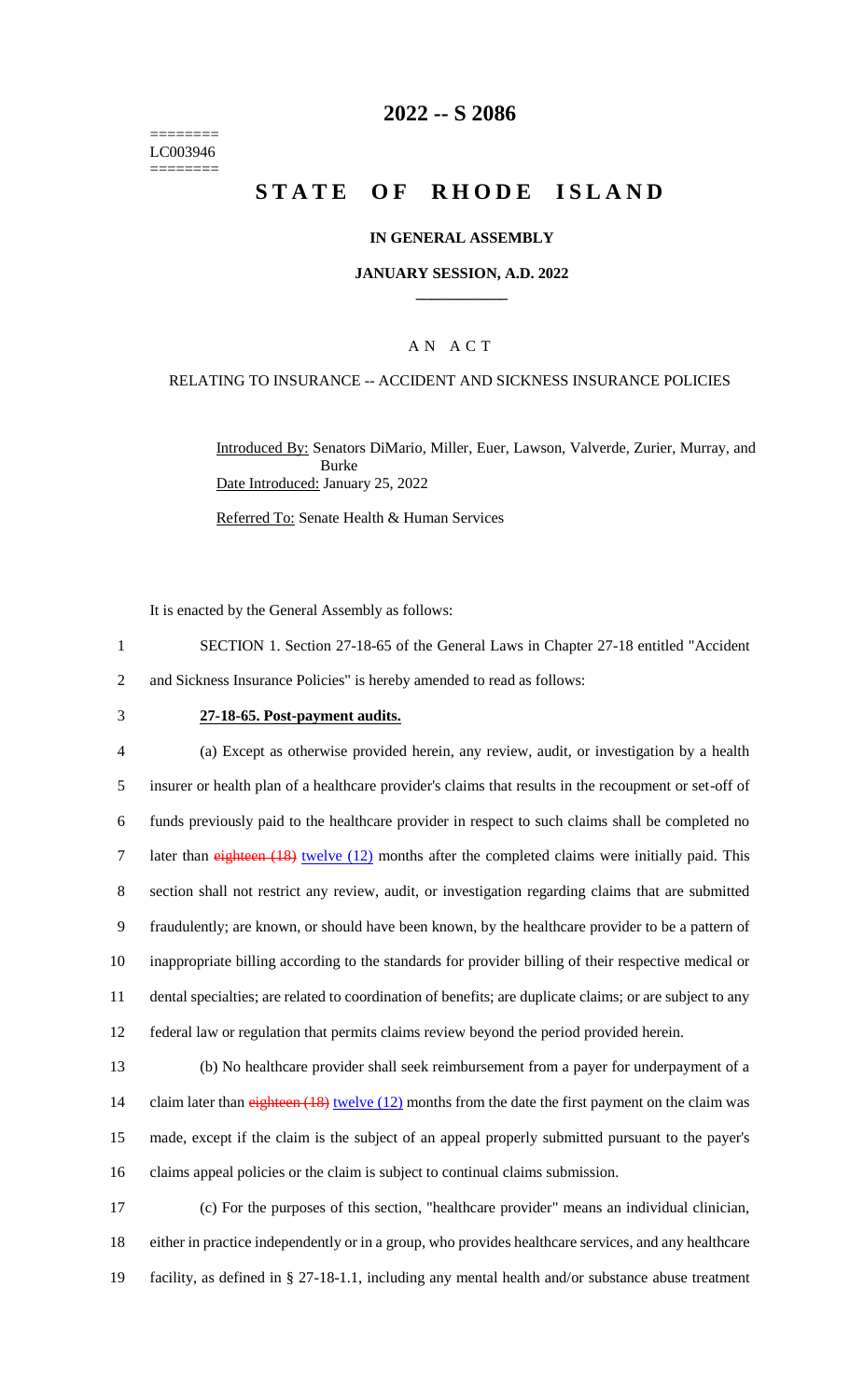- facility, physician, or other licensed practitioner as identified to the review agent as having primary
- responsibility for the care, treatment, and services rendered to a patient.
- (d) Except for those contracts where the health insurer or plan has the right to unilaterally amend the terms of the contract, the parties shall be able to negotiate contract terms that allow for different time frames than is prescribed herein.
- SECTION 2. Section 27-19-56 of the General Laws in Chapter 27-19 entitled "Nonprofit Hospital Service Corporations" is hereby amended to read as follows:
- 

## **27-19-56. Post-payment audits.**

 (a) Except as otherwise provided herein, any review, audit, or investigation by a nonprofit hospital service corporation of a healthcare provider's claims that results in the recoupment or set- off of funds previously paid to the healthcare provider in respect to such claims shall be completed 12 no later than eighteen (18) twelve (12) months after the completed claims were initially paid. This section shall not restrict any review, audit, or investigation regarding claims that are submitted fraudulently; are known, or should have been known, by the healthcare provider to be a pattern of inappropriate billing according to the standards for provider billing of their respective medical or dental specialties; are related to coordination of benefits; are duplicate claims; or are subject to any federal law or regulation that permits claims review beyond the period provided herein.

 (b) No healthcare provider shall seek reimbursement from a payer for underpayment of a 19 claim later than eighteen (18) twelve (12) months from the date the first payment on the claim was made, except if the claim is the subject of an appeal properly submitted pursuant to the payer's claims appeal policies or the claim is subject to continual claims submission.

 (c) For the purposes of this section, "healthcare provider" means an individual clinician, either in practice independently or in a group, who provides healthcare services, and any healthcare facility, as defined in § 27-18-1.1, including any mental health and/or substance abuse treatment facility, physician, or other licensed practitioner identified to the review agent as having primary responsibility for the care, treatment, and services rendered to a patient.

- (d) Except for those contracts where the health insurer or plan has the right to unilaterally amend the terms of the contract, the parties shall be able to negotiate contract terms that allow for different time frames than is prescribed herein.
- SECTION 3. Section 27-20-51 of the General Laws in Chapter 27-20 entitled "Nonprofit Medical Service Corporations" is hereby amended to read as follows:
- **27-20-51. Post-payment audits.**

 (a) Except as otherwise provided herein, any review, audit, or investigation by a nonprofit medical service corporation of a healthcare provider's claims that results in the recoupment or set-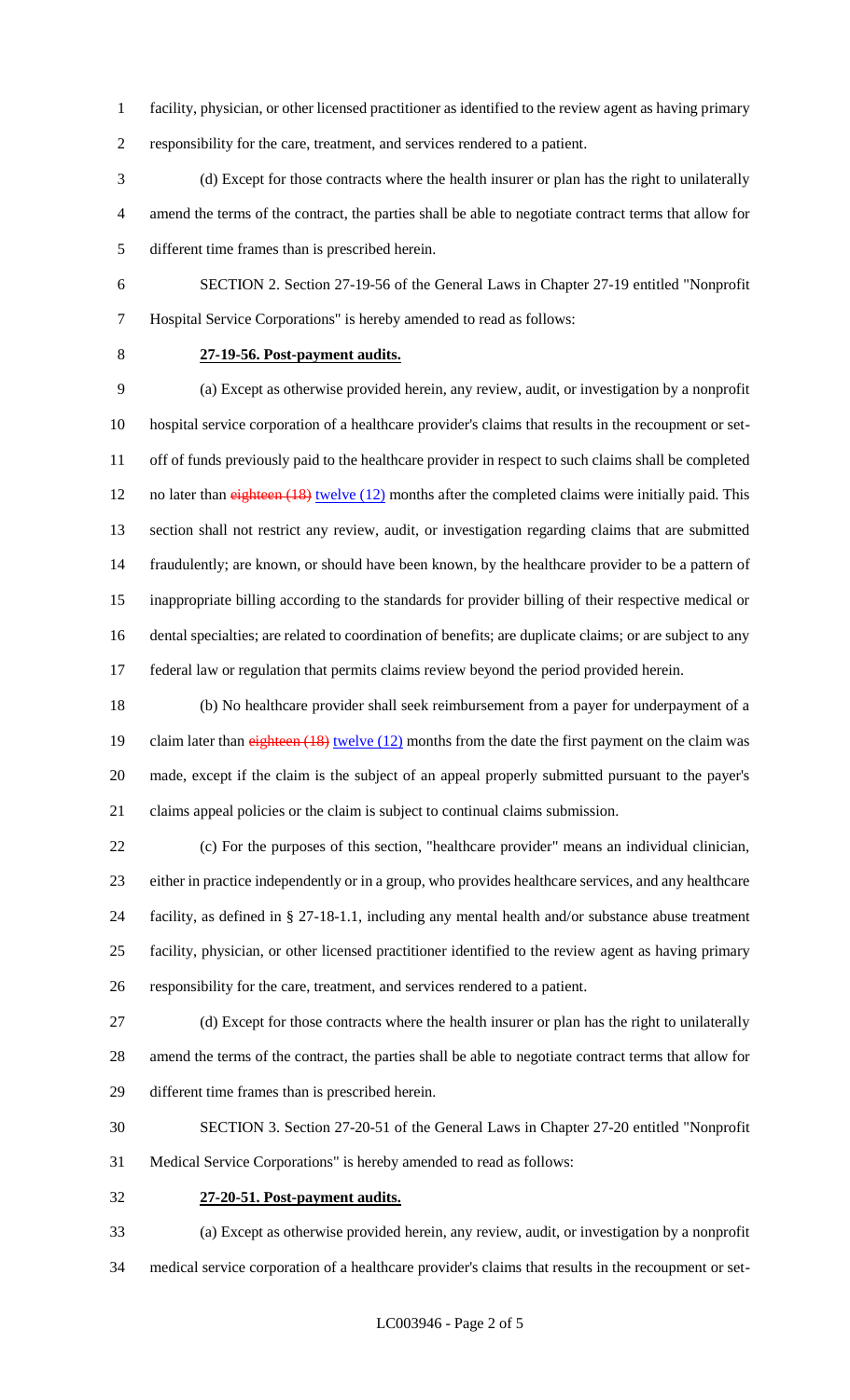off of funds previously paid to the healthcare provider in respect to such claims shall be completed 2 no later than eighteen (18) twelve (12) months after the completed claims were initially paid. This section shall not restrict any review, audit, or investigation regarding claims that are submitted fraudulently; are known, or should have been known, by the healthcare provider to be a pattern of inappropriate billing according to the standards for provider billing of their respective medical or dental specialties; are related to coordination of benefits; are duplicate claims; or are subject to any federal law or regulation that permits claims review beyond the period provided herein.

 (b) No healthcare provider shall seek reimbursement from a payer for underpayment of a 9 claim later than eighteen (18) twelve (12) months from the date the first payment on the claim was made, except if the claim is the subject of an appeal properly submitted pursuant to the payer's claims appeal policies or the claim is subject to continual claims submission.

 (c) For the purposes of this section, "healthcare provider" means an individual clinician, either in practice independently or in a group, who provides healthcare services, and any healthcare facility, as defined in § 27-20-1, including any mental health and/or substance abuse treatment facility, physician, or other licensed practitioner identified to the review agent as having primary responsibility for the care, treatment, and services rendered to a patient.

 (d) Except for those contracts where the health insurer or plan has the right to unilaterally amend the terms of the contract, the parties shall be able to negotiate contract terms which allow for different time frames than is prescribed herein.

 SECTION 4. Section 27-41-69 of the General Laws in Chapter 27-41 entitled "Health Maintenance Organizations" is hereby amended to read as follows:

### **27-41-69. Post-payment audits.**

 (a) Except as otherwise provided herein, any review, audit, or investigation by a health maintenance organization of a healthcare provider's claims that results in the recoupment or set-off of funds previously paid to the healthcare provider in respect to such claims shall be completed no 26 later than eighteen (18) twelve (12) months after the completed claims were initially paid. This section shall not restrict any review, audit, or investigation regarding claims that are submitted fraudulently; are known, or should have been known, by the healthcare provider to be a pattern of inappropriate billing according to the standards for provider billing of their respective medical or dental specialties; are related to coordination of benefits; are duplicate claims; or are subject to any federal law or regulation that permits claims review beyond the period provided herein.

 (b) No healthcare provider shall seek reimbursement from a payer for underpayment of a 33 claim later than eighteen (18) twelve (12) months from the date the first payment on the claim was made, except if the claim is the subject of an appeal properly submitted pursuant to the payer's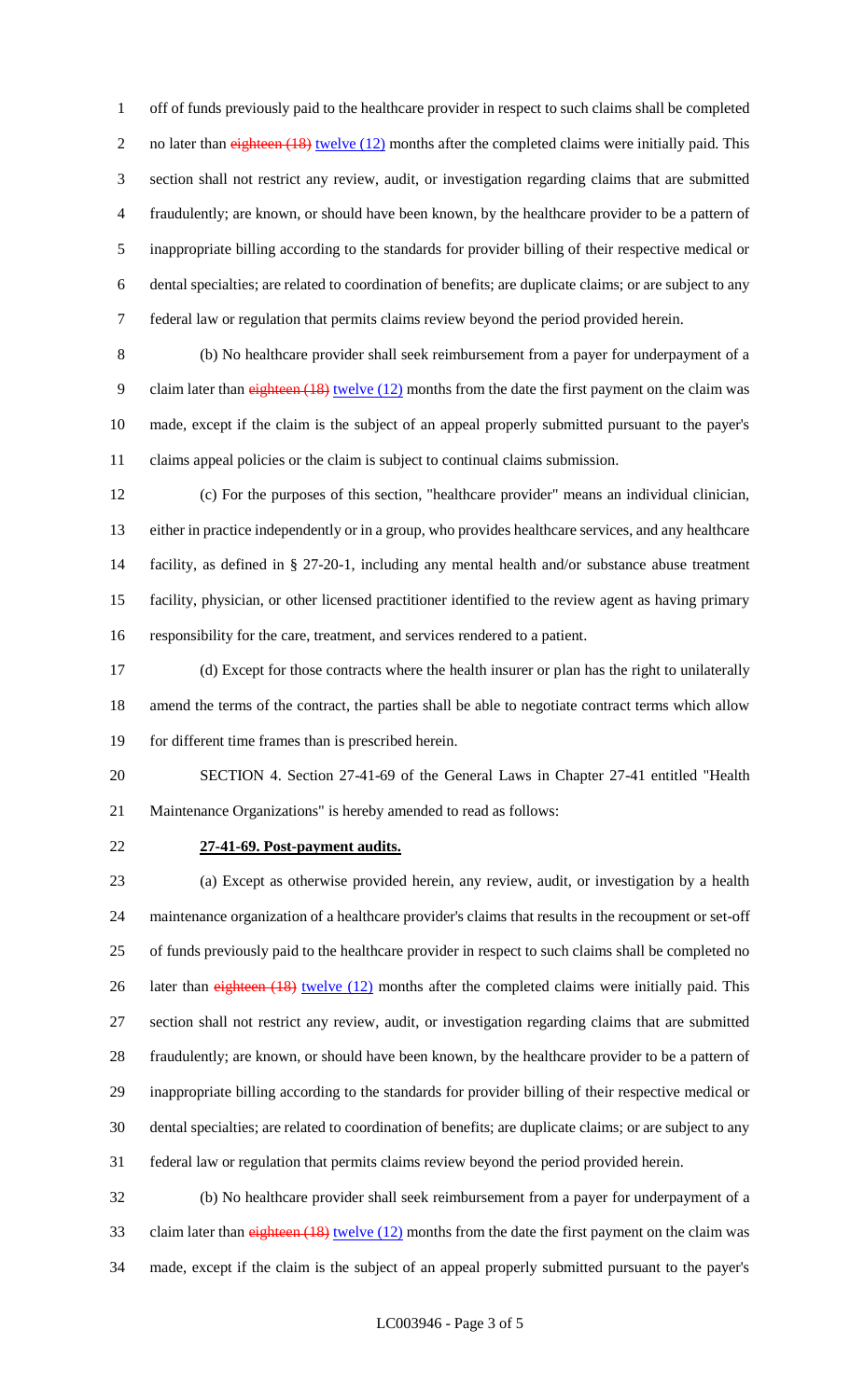claims appeal policies or the claim is subject to continual claims submission.

 (c) For the purposes of this section, "healthcare provider" means an individual clinician, either in practice independently or in a group, who provides healthcare services, and any healthcare facility, as defined in § 27-41-2, including any mental health and/or substance abuse treatment facility, physician, or other licensed practitioner identified to the review agent as having primary responsibility for the care, treatment, and services rendered to a patient. (d) Except for those contracts where the health insurer or plan has the right to unilaterally amend the terms of the contract, the parties shall be able to negotiate contract terms which allow

- for different time frames than is prescribed herein.
- 

SECTION 5. This act shall take effect upon passage.

======== LC003946 ========